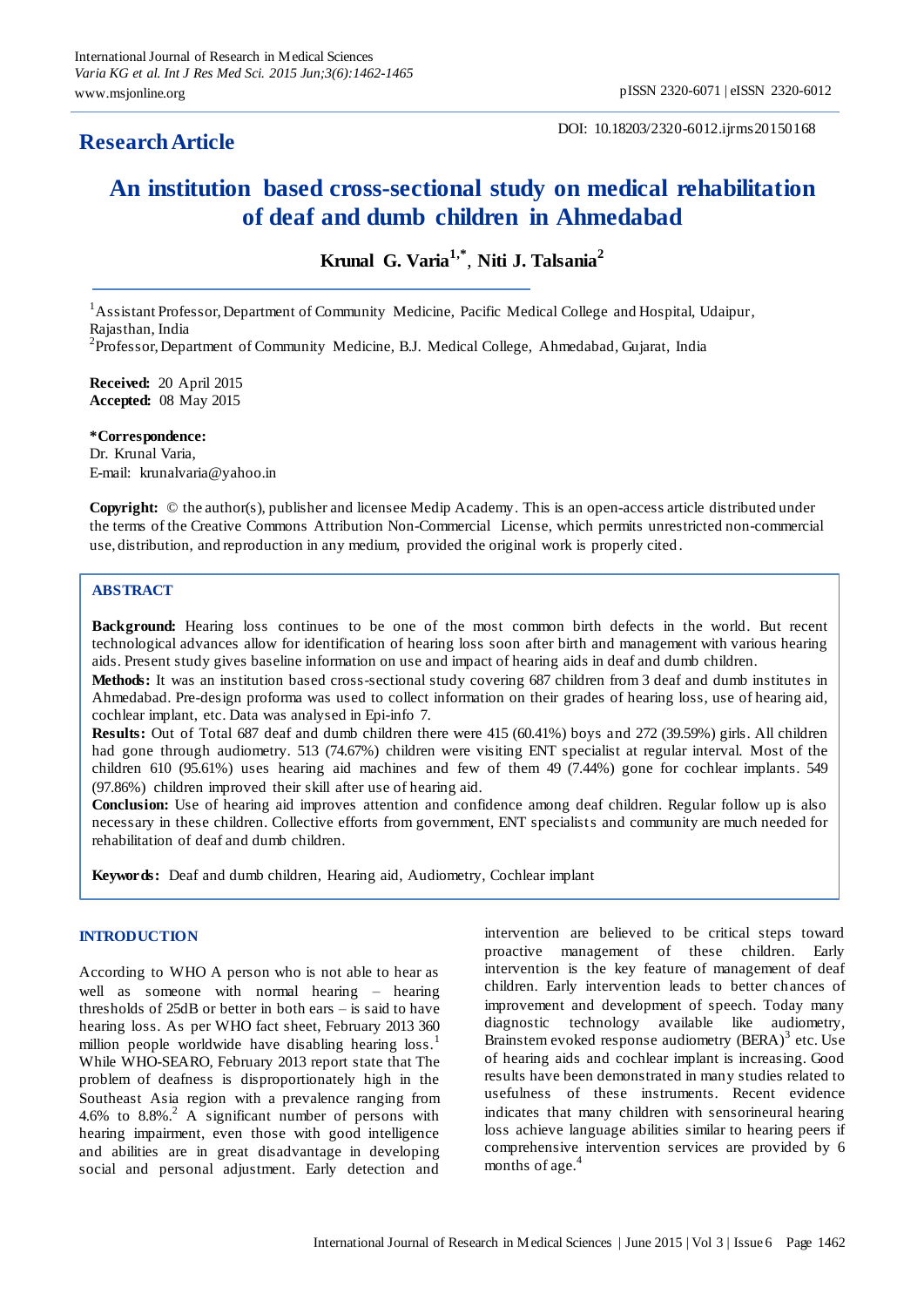#### *Objectives*

- To know about the various rehabilitation methods used for deaf and dumb children.
- To assess the improvement in deaf and dumb children using hearing implants.

# **METHODS**

This Institute based Cross – Sectional study was carried out during the period September 2012 to August 2013 at 3 deaf and dumb institutes in Ahmedabad. All available students were selected as study subjects during visit period from these three deaf and mute institutes. Thus total 687 children formed the sample size for this study. Study was carried out using the pre-designed standard questionnaire regarding their grades of hearing loss, use of hearing aid, cochlear implant, etc. All the information collected in this study was strictly used for research purpose and confidentiality was maintained at all stages. Data entry was done in Microsoft Office Excel Database. Data were validated and analysed on Epi info software version 7.

## **RESULTS**





Figure 1 shows that out of total 687 deaf and dumb children were studied; there were 415 (60.41%) boys and 272 (39.59%) girls. Majority of the children 389 (56.62%) were in the age group of 10 to 14 years. Boys: Girls ratio is1.53:1 in the present study. Mean age was  $11.10 \pm 2.45$  years.

Table 1 depicts grade wise distribution of the deaf and dumb children. 295 (42.94%) children had grade 4 deafness, 373 (54.29%) children had grade 3 deafness, while 19 (2.76%) children had grade 1 and grade 2 deafness. 177 (42.65%) boys were in grade 4, 228 (54.94%) boys were in grade 3. 118 (43.48%) girls had grade 4 deafness, 145 (53.30%) girls had grade 3 deafness. Difference between boys and girls regarding grade of deafness was found statistically not significant.

#### **Table 1: Sex wise distribution of grade of hearing loss among deaf and dumb children [n = 687].**

| Grade of<br>hearing<br>loss | <b>Boys</b>  | <b>Girls</b> | <b>Total</b> |
|-----------------------------|--------------|--------------|--------------|
| Grade 1                     | 4(0.96)      | 3(1.10)      | 7(1.02)      |
| Grade 2                     | 6(1.44)      | 6(2.20)      | 12(1.75)     |
| Grade 3                     | 228 (54.94)  | 145 (53.30)  | 373 (54.29)  |
| Grade 4                     | 177(42.65)   | 118 (43.48)  | 295 (42.94)  |
| Total                       | 415 (100.00) | 272 (100.00) | 687 (100.00) |

Note: Figures in parenthesis show percentage.

 $X^2 = 0.3$ , df = 3, p > 0.05

Grade  $1 = 26-40$  dBHL, Grade  $2 = 41-60$  dBHL,

Grade  $3 = 61-80$  dBHL, Grade  $4 = 81$  dBHL or more

## **Table 2: Audiological care attended by deaf – dumb children.**

| <b>Audiological</b><br>care                                | <b>Boys</b> | <b>Girls</b> | <b>Total</b> |
|------------------------------------------------------------|-------------|--------------|--------------|
| Counselling<br>done                                        | 368 (88.67) | 248 (91.17)  | 616 (89.67)  |
| Audiometry<br>done                                         | 415 (100)   | 272 (100)    | 687 (100)    |
| <b>Visit ENT</b><br>specialist for<br>regular<br>check up? | 312 (75.18) | 201 (73.89)  | 513 (74.67)  |
| Taking speech<br>therapy?                                  | 266 (64.10) | 112 (41.18)  | 378 (55.02)  |

Note: Figures in parenthesis show percentage.

Table 2 shows audiological care received by deaf and dumb children. 616 (89.67%) children were having counselling routinely. All children had gone through audiometry. 513 (74.67%) children were visiting ENT specialist at regular interval. 378 (55.02%) children were taking speech therapy.

368 (88.67%) boys were having counselling routinely, 415 (100%) boys had audiometry done. 312 (75.18%) boys were visiting ENT specialist regularly and 266 (64.10%) boys were taking speech therapy. 248 (91.17%) girls were having counselling routinely, 272 (100%) girls had audiometry done. 201 (73.89%) girls were visiting ENT specialist regularly and 112 (41.18) girls were taking speech therapy.

Figure 2 shows 371 (92.06%) boys and 239 (93.36%) girls were having hearing aid while 32 (7.94%) boys and 17 (6.64%) girls were having cochlear implant. Total 49 (7.44%) children had gone for use of cochlear implant.

Table 3 reflects the effect of hearing Aid on education of the deaf and dumb children. 549 (97.86%) children with hearing Aid had improvement in their studies while 61 (79.22%) children with hearing Aid had no visible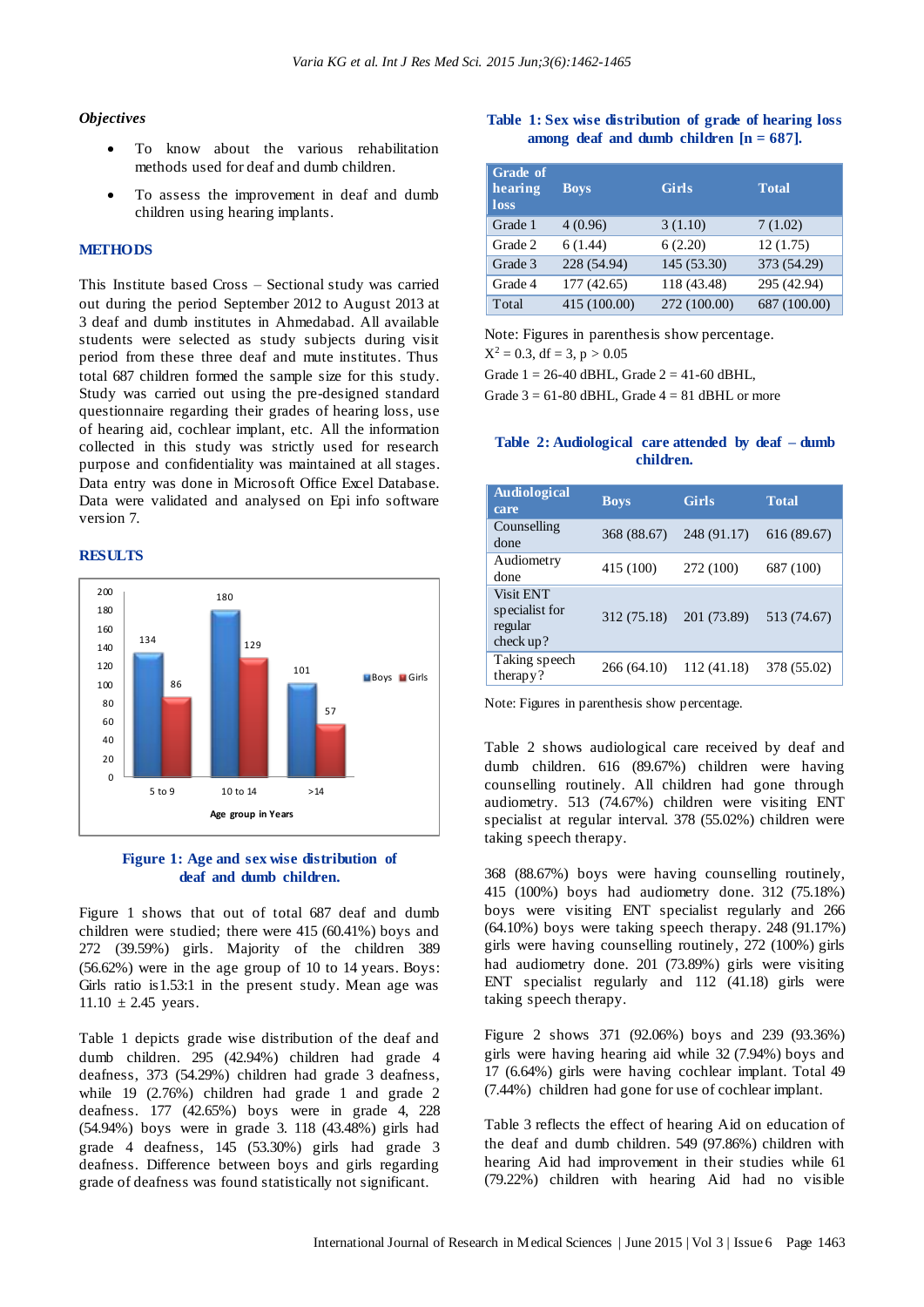improvement in studies. Impact of use of hearing aid on study of deaf and dumb was found highly significant.



**Figure 2: Use of hearing aid/ cochlear implant among deaf and dumb children.**

|  |  | Table 3: Effect of hearing aid on study $[n = 687]$ . |  |  |  |
|--|--|-------------------------------------------------------|--|--|--|
|--|--|-------------------------------------------------------|--|--|--|

| <b>Hearing</b><br>Aid | <b>Improvement</b><br>in study and<br>skills | $\bf No$<br>improvement | <b>Total</b> |
|-----------------------|----------------------------------------------|-------------------------|--------------|
| Present               | 549 (97.86)                                  | 61(79.22)               | 610 (95.61)  |
| Absent                | 12(2.14)                                     | 16(20.78)               | 28 (4.39)    |
| Total                 | 561 (100.00)                                 | 77 (100.00)             | 638 (100.00) |

Note: Figures in parenthesis shows percentage.

 $X^2 = 51.71$ , df = 1, p < 0.05

# **Table 4: Effect of hearing aid on attentiveness [n = 687].**

| Hearing<br>Aid | Good         | <b>Poor</b>  | Total        |
|----------------|--------------|--------------|--------------|
| Present        | 536 (97.63)  | 74 (83.15)   | 610(95.61)   |
| Absent         | 13(2.37)     | 15(16.85)    | 28 (4.39)    |
| Total          | 576 (100.00) | 111 (100.00) | 638 (100.00) |

Note: Figures in parenthesis shows percentage.

 $X^2 = 34.92$ , df = 1, p < 0.05

Table 4 shows 536 (97.63%) children with hearing aid had increased attentiveness while 74 (83.15%) children with hearing aid had no improvement in their attentiveness. Impact of use of hearing aid on attentiveness of the deaf and dumb children was highly significant as seen by chi square test.

#### **DISCUSSION**

Earlier diagnosis of hearing impairment is necessary for the proper medical treatment of the deaf and dumb children. Suitable audio-visual aids were provided under National programme for prevention and control of deafness to deaf and dumb institution for imparting proper education and training.<sup>5</sup>

Sex ratio in present study was 1.53:1 while a cross sectional study by Cremers et  $al<sup>6</sup>$  in Netherland the sex ratio was found to be 1.18:1. The genetic factor is responsible for deafness most of the time. There may be involvement of any of the gene from autosomal dominant, autosomal recessive and sex linked type. So any gender can be affected equally by these genetic mutations and hence there is no significant difference for gender is seen.

In present study 7.44 children were having cochlear implant while in study conducted by Hintermair et  $al<sup>7</sup>$ 9.1% children had cochlear implant. 92.56% children were using hearing aid in present study. Osberger et al<sup>8</sup> claims that the cochlear implant has had a dramatic impact on improving the acquisition and use of spoken language by deaf children, with positive ripple effects socially and psychologically. But in present study more impact of hearing aid is seen. 549 (97.86%) children improved their skill and became attentive after use of hearing aid. Similarly Tomblin et al<sup>9</sup> showed the improvement in skills among the children with hearing aid and cochlear implants.

Regular medical follow up is going on in these deaf and dumb institutes. Most of the children 610 (95.61%) got their hearing aid machines and few of them 49 (7.44%) gone for cochlear implants. Use of hearing aid greatly improved overall performance of the deaf and dumb children in these institutes. But collective efforts from government, ENT specialists and community are much needed for rehabilitation of deaf and dumb children.

*Funding: None Conflict of interest: None declared Ethical approval: Not required*

#### **REFERENCES**

- 1. WHO Deafness and hearing loss. Fact sheet No.300. Available at http://www.who.int/mediacentre/ factsheets/fs300/en. Accessed on 11 February 2013.
- 2. World Health Organization. State of hearing and ear care in the South East Asia Region. WHO Regional Office for South East Asia. WHO-SEARO. SEA/Deaf/9. Available at http://www.searo.who.int/ LinkFiles/Publications\_HEARING\_&\_EAR\_ CARE.pdf. Accessed on 10 February 2013.
- 3. Balasubramanium T. Brain stem evoked response audiometry. drtbalu's Otolaryngology. Available at [http://www.drtbalu.co.in/bera.html.](http://www.drtbalu.co.in/bera.html) Accessed on 6 June 2013.
- 4. Yoshinaga-Itano C, Sedey AL, Coulter BA, Mehl AL. Language of early and later-identified children with hearing loss. Pediatrics 1998; 102: 1168–1171.
- 5. India National Committee Report for the year 2009. Central Coordination Cell, National Programme for Prevention and Control of Deafness, Ministry of Health & Family Welfare, Govt. of India.
- 6. Cremers CW, Van Rijn PM, Huygen PL. The sex ratio in childhood deafness, analysis of the male